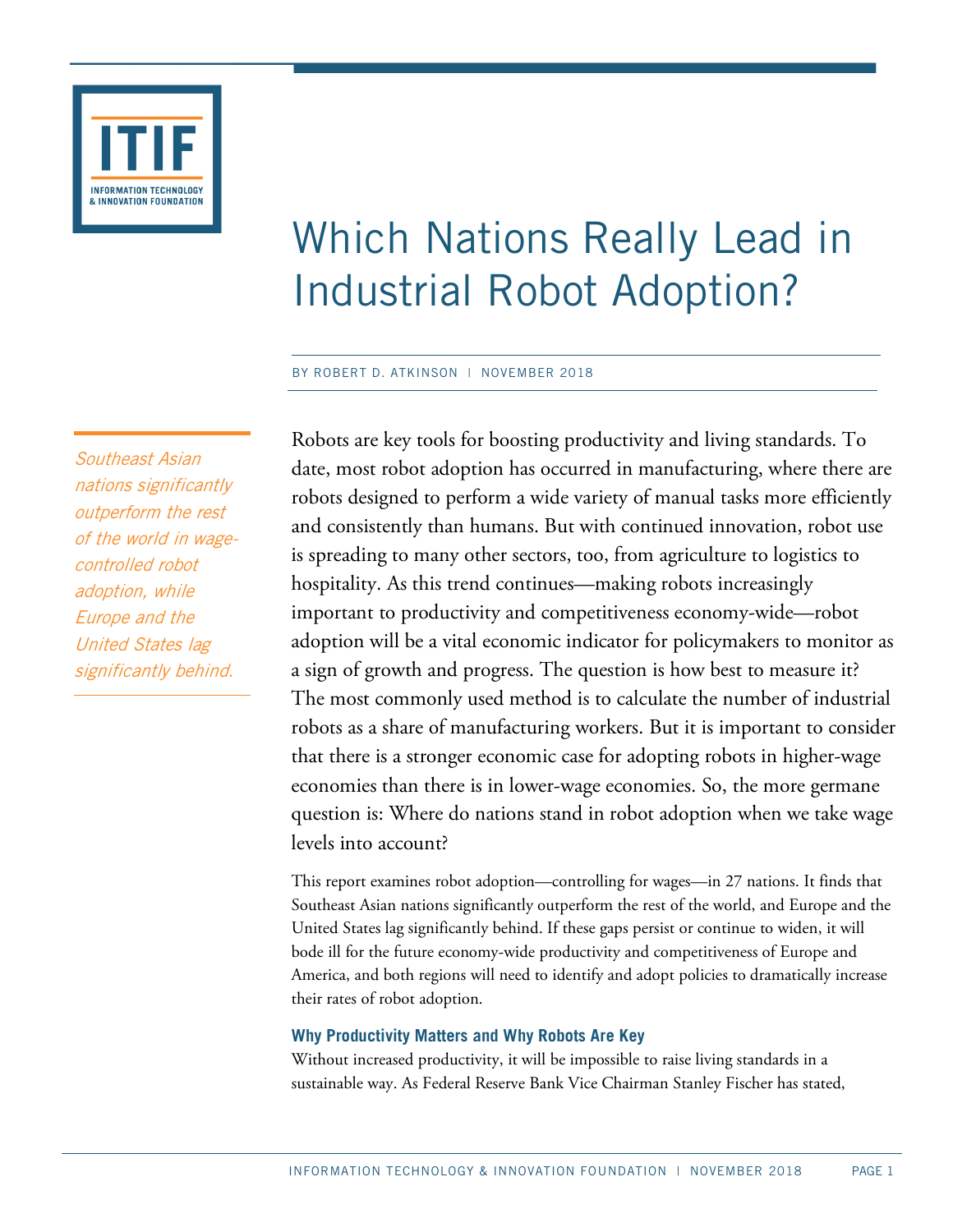"There are few economic issues more important to our economy and others than productivity growth."[1](#page-7-0) Unfortunately, the U.S. economy and the global economy both are suffering from sustained productivity slumps. The Conference Board has found that global labor productivity growth, measured as the average change in GDP per person employed, has slowed in recent years.<sup>[2](#page-7-1)</sup> After growing 2.6 percent per year from 1999 to 2006, it coasted anemically at 2.5 percent from 2007 to 2012, and then it throttled back further. In 2012, it grew just 1.7 percent before recovering somewhat to 2.1 percent in 2013 and 2014. Moreover, most of this decline has occurred in advanced nations, not developing nations. Compared with the period from 1999 to 2006, productivity growth in the EU, Japan, and the United States fell by more than half after 2007.

One of the most important technologies to help reverse the productivity slowdown going forward is robotics. Improving productivity in many functions and industries that involve moving or transforming physical things will depend on much better and cheaper robots. To be sure, robots are already driving productivity.<sup>[3](#page-7-2)</sup> For example, a study found that investment in robots contributed 10 percent of growth in GDP per capita in OECD countries from 1993 to 2016.<sup>[4](#page-7-3)</sup> But we have barely scratched the surface of their potential because of limitations in functionality and costs. There is no reason why robots could not eventually pick up litter and clean streets and parks. They could prepare and deliver food in restaurants, provide room service in hotels, and clean buildings. Robots could operate fork lifts in warehouses, stock shelves in stores, lay bricks, dig trenches, and much more. They could pick vegetables, fruits, and other crops that now require manual labor. They could reduce the cost of caring for the elderly, at home and in nursing homes.<sup>[5](#page-7-4)</sup> And, obviously, they can improve mining and manufacturing productivity, particularly for assembly functions. All of this would mean a much more prosperous world with higher living standards for all, a goal that all societies, rich and poor, should embrace.

#### **Trends in Robot Adoption**

Companies around the world are adopting robots. According to the International Federation of Robotics (IFR), the global average for industrial robots per 10,000 manufacturing workers grew from 66 robots in 2015 to [74 robots](https://ifr.org/ifr-press-releases/news/robot-density-rises-globally) in 2016, to 85 in 2017, a 15 percent increase in the last year. [6](#page-7-5) This marked an acceleration from the 5 percent growth rate from 2014 to 2015. Korea was the world's largest adopter of industrial robots in 2017, with 710 robots per 10,000 workers, while Singapore was second with 658 robots per 10,000 workers, Germany was third with 322 robots, Japan was fourth with 308, and Sweden was fifth with 240. The United States ranked seventh with 200 industrial robots per 10,000 workers. Among the countries surveyed, Russia and India ranked last with just 4 and 3 robots per 10,000 workers, respectively. (See [figure 1.](#page-2-0))

But the decision to install and run a robot is often based on the cost savings that can be achieved when a robot can perform a task instead of a human worker—and those cost savings are directly related to the compensation levels of manufacturing workers. It should therefore come as no surprise that high-wage Germany has a higher penetration rate of

One of the most important technologies to help reverse the productivity slowdown going forward is robotics.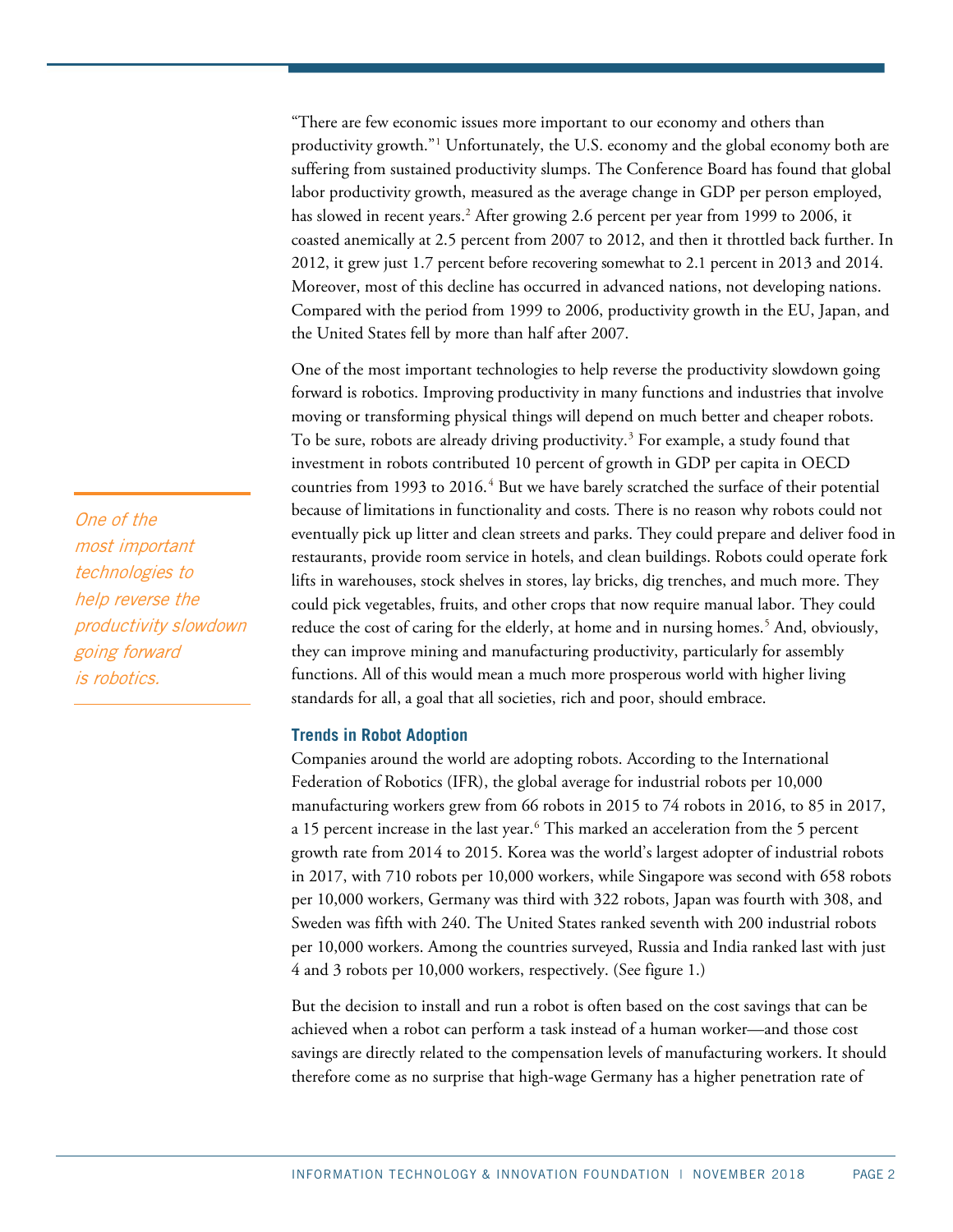robots than low-wage India. But the interesting question is how do national economies perform in robot adoption when controlling for wage levels?



<span id="page-2-0"></span>**Figure 1: Robots Per 10,000 Manufacturing Workers, 2017[7](#page-7-6)**

To assess this, ITIF first looked at industrial robot adoption rates in 27 nations, using the IFR data. It included all the nations whose robot adoption rate exceeded the global average and a sample of the nations that were below average. ITIF then identified total compensation averages for manufacturing workers in each country. [8](#page-7-7) On the basis of the annual compensation data, we calculated the estimated time of payback (in months) from installing a robot. For this, we used the payback calculator from RobotWorx.<sup>[9](#page-7-8)</sup> The calculator assumed the average robotic system cost of \$250,000 running two shifts a day, five days a week, 50 weeks a year. We also assumed two operators per shift were no longer needed, and 10 percent of the labor force was retained to operate the system during each shift. Higher wages lead to faster payback, making more robots economical to invest in. This is why the Boston Consulting Group (BCG) estimated that the projected labor cost savings from robotics are considerably lower for developing nations than for developed ones. [10](#page-7-9)

ITIF calculated the share of robots to workers in each nation as a ratio of the global average share (85 per 10,000 manufacturing workers). We then calculated the average payback period for each country as a share of the average payback period for all the nations in the sample. Next, we divided the relative share of robots by the payback ratio to come up with the adjustment factor. Finally, we multiplied the share of robots in each nation by the adjustment factor to calculate the share of robots that would be expected based on countries' compensation levels. For example, in Korea, annual compensation in the most recent year was \$45,960, and the payback period for installing a robot was 15 months, which was 0.41 percent of the global average payback time. Korea's installed robots as a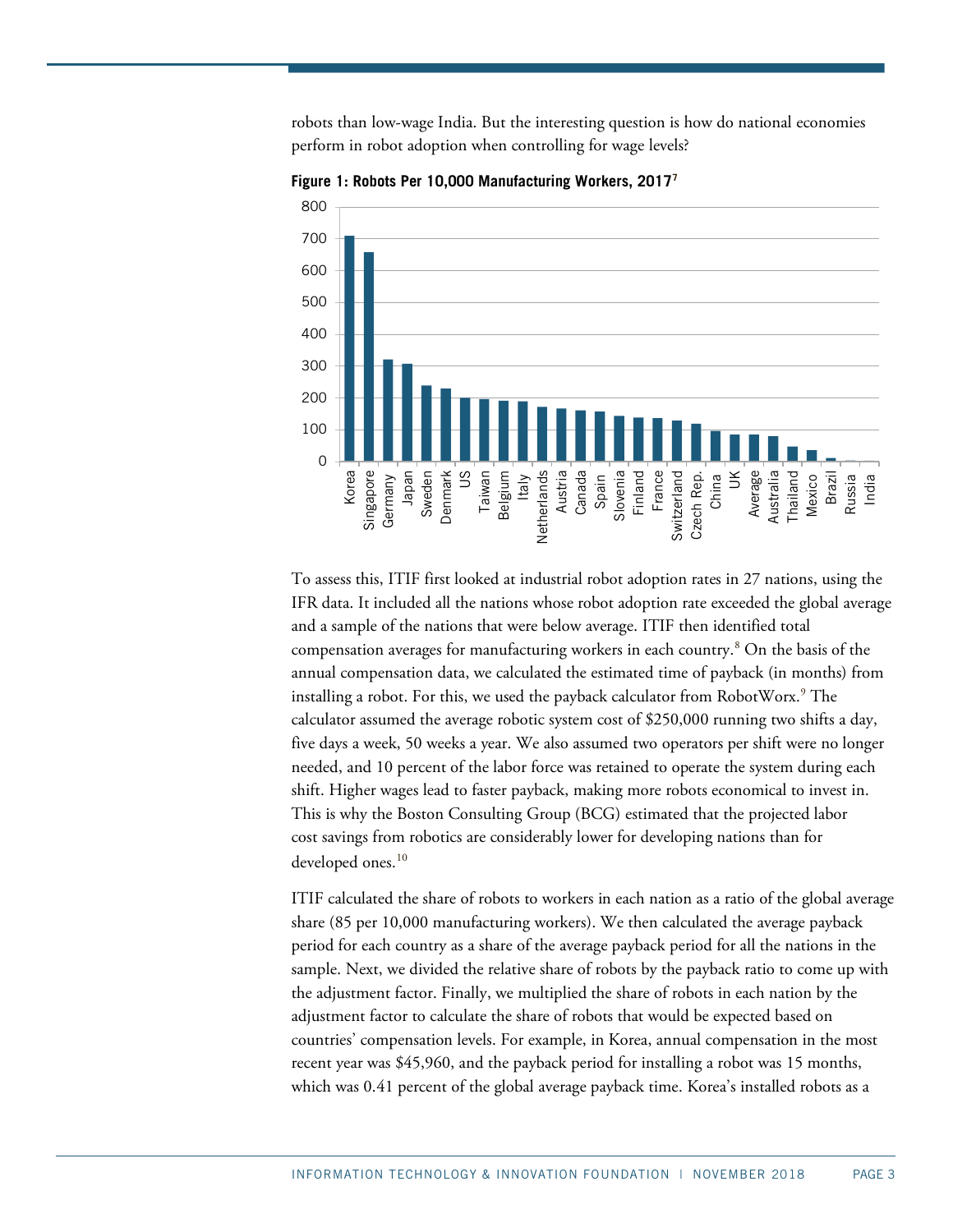share of 10,000 workers was 710, which was 7.35 times higher than the global average. Its expected rate of robot adoption was 29 percent of its actual rate. So, its actual rate of robot adoption was 239 percent higher than its expected adoption rate.

Comparing the ranking of expected robot adoption rates to actual rates, several patterns emerge. The first is that, on a wage-adjusted basis, Southeast Asian nations lead the world in robot adoption, occupying six of the top seven positions in the ranking: Korea leads the world with 2.4 times more robots adopted than expected, followed in order by Singapore, Thailand, China, and Taiwan. Japan ranks seventh with 27 percent higher adoption rates than expected. In contrast, Commonwealth nations lag behind significantly, with Canada ranking 14th (44 percent below expected adoption rates), the United Kingdom 23rd (68 percent below), and Australia 24th (80 percent below). (See [figure 2.](#page-3-0))

<span id="page-3-0"></span>



Overall, Europe is a laggard, with only two countries adopting more than expected given wage levels: Slovenia (ranking sixth, 37 percent above the expected adopted rate) and the Czech Republic (ranking eighth, 25 percent above the expected rate). All other EU nations had lower-than-expected adoption rates, including Germany (18 percent below par), Spain (25 percent below), Sweden (39 percent below), Italy (40 percent below), Denmark (49 percent below), the Netherlands (51 percent below), Austria (58 percent below), France (61 percent below), Belgium (63 percent below), Finland (65 percent below), and Switzerland (a massive 84 percent below par).

Among developing nations, Thailand leads with adoption rates 159 percent higher than its wage levels would predict, while China's adjusted rate is 153 percent higher, up from 104 percent higher in 2016. Mexico also outperforms, with adoption rates 16 percent higher

Among developing nations, Thailand leads, with adoption rates 159 percent higher than its wage levels would predict, while China's adjusted rate is 153 percent higher.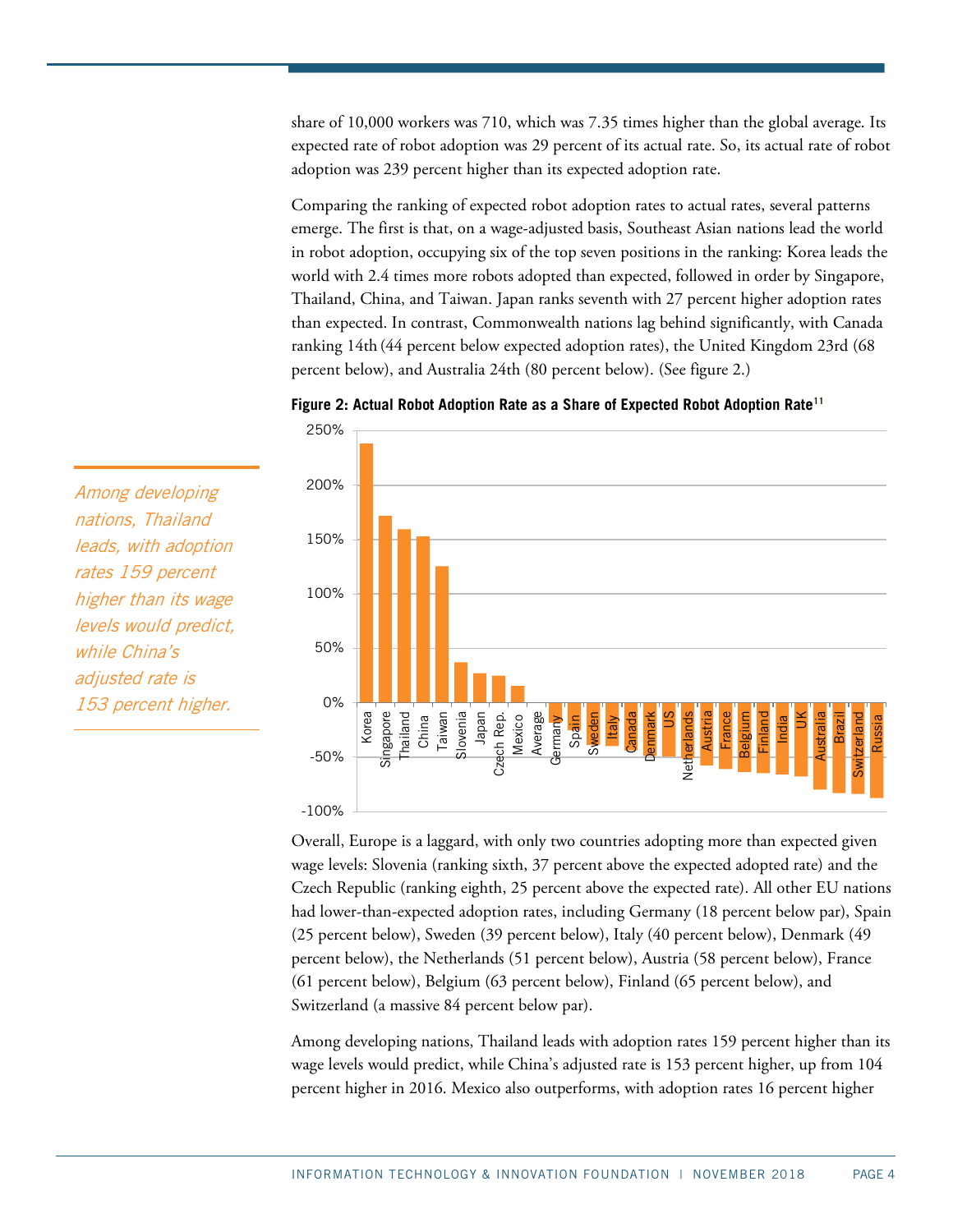than expected. But Brazil, India, and Russia, even with their low wages, are laggards. India's adoption is 66 percent below the expected rate, Brazil's is 83 percent below, and Russia's 88 percent below.

Finally, the United States is significantly behind, ranking 16th, with adoption rates 49 percent below expected. Even before controlling for wage levels, the United States ranks only seventh, with an adoption rate less than 30 percent that of the global leader, South Korea. In part, this reflects an overall lag in capital expenditures by U.S. manufacturers and an almost complete lack of a national robotics strategy.<sup>[12](#page-7-11)</sup> To the extent that the United States supports robot development—through the National Science Foundation's national robotics initiative—it does so with miniscule funding levels, and it focuses only on robots that complement workers, not automate jobs, even though the latter are much more critical to driving productivity. $13$ 

To be sure, wage levels are not the only factor to weigh in assessing adoption rates. Robot adoption differs by industry, with the automobile industry generating the largest demand for industrial robots. Depending on the country, the industry accounts for 30 to 60 percent of total robot adoption. Yet many of the lagging nations have relatively robust automobile industries relative to the size of their manufacturing economies, including Brazil, Canada, France, Germany, Italy, Russia, Spain, Sweden, and the United States.[14](#page-7-13) And China scores well in overall robot adoption despite having a relatively small auto sector compared with the rest of these nations (on a per-GDP basis).

Economists Acemoglu and Restrepo have found a modestly positive correlation between robot adoption and higher ratios of middle-aged workers, with the logic being that less robot adoption reflects a relative scarcity of middle-wage workers—who tend to have higher wages and often can be replaced by robots. [15](#page-7-14) But the correlation is not strong enough to explain the large differences that ITIF's analysis finds—and the wage factor is included in the analysis here.

#### **Why Are the Leaders Ahead?**

It is not clear why some economies, particularly those in Southeast Asia, are ahead, but there are likely many contributing factors. Some of the leading nations have established national goals and strategies to support robotics innovation and robot adoption. For example, in 2014, Japan established a goal to realize a "new industrial revolution driven by robots," while Korea enacted its Intelligent Robot Development and Promotion Act.<sup>[16](#page-7-15)</sup> Some of the leaders, particularly Korea, Taiwan, and Japan, also have robust public programs and institutes that help their manufacturers—particularly small and medium-sized enterprises—adopt advanced technologies, including robotics.<sup>[17](#page-7-16)</sup> Culture may also play a role, as many of these nations have distinctly positive views of robots (e.g., Japan has an annual "Robot Award"); while many of the societies that are lagging in their relative rates of robot adoption appear to have significant portions of their populations, or at least significant shares of their elites, who view robots as unsafe job killers.<sup>[18](#page-7-17)</sup>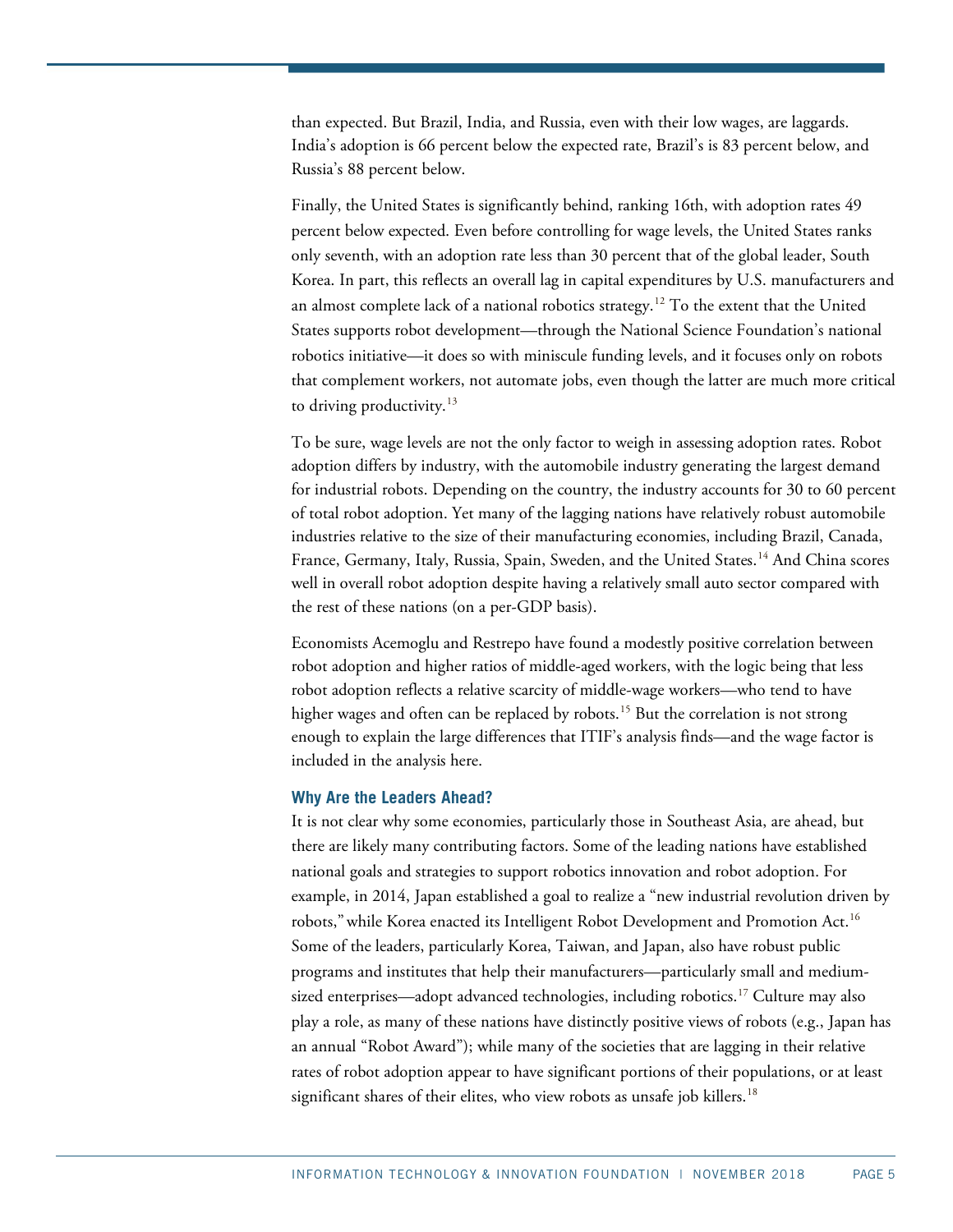Some nations have proactive tax policies to provide incentives for advanced technology adoption, including robotics. In Singapore, for example, firms can expense in the first year all computers and prescribed automation equipment, robots, and energy efficiency equipment.<sup>[19](#page-7-18)</sup> In addition, companies in manufacturing and engineering services industries may receive investment allowances for projects in addition to depreciation allowances. Korea provides an investment tax credit for new equipment, while Japan and Slovenia provide accelerated depreciation on new equipment.<sup>[20](#page-7-19)</sup> In contrast, some nations, such as the United States and United Kingdom, appear to have less generous tax treatment of capital expenditures, which depresses the spillover effect for robotics investment.<sup>[21](#page-7-20)</sup>

China appears to be in a class of its own, with its national and provincial governments committing massive amounts of money to subsidize adoption of robots and other automation technology. China's Robotics Industry Development Plan (2016–2020) set a goal of expanding robot use tenfold by 2025. As a result, many provincial governments are providing generous subsidies for firms to buy robots—although the accuracy of reported figures is perhaps dubious, as their size defies comprehension. For example, Guangdong province supposedly will invest 943 billion yuan (approximately \$135 billion) to help firms carry out "machine substitution."<sup>[22](#page-7-21)</sup> Likewise, the provincial government of Anhui has stated it will be investing 600 billion yuan (approximately \$86 billion) to subsidize industrial upgrading of manufacturers in its province, including through robotics.<sup>[23](#page-7-22)</sup> To put this in perspective, it is the equivalent on a per-GDP basis of the United States investing \$4 trillion. These numbers maybe inflated—the Boston Consulting Group reports around \$6 billion in subsidies.<sup>[24](#page-7-23)</sup> Either way, China appears to provide greater subsidies for robot adoption than any other nation, both in absolute terms and per-robot. As a result, if China and South Korea's respective growth rates continue at the same pace they achieved from 2016 and 2017, then by 2026 China will overtake Korea as the nation with the highest number of industrial robots as a share of its industrial workers, when controlling for compensation levels.

#### **Robots and Jobs**

Finally, no discussion of robots and robot policy is complete without addressing the issue of employment. To be sure, the emergence of the next production revolution, which will include better and cheaper robots, will increase both productivity and labor market churning, as more workers are likely to lose their jobs due to technological displacement.<sup>[25](#page-7-24)</sup> But claims of mass unemployment can be dismissed out of hand. Companies invest in process innovations to boost productivity and cut costs. When companies use technologies to cut costs, competition forces them to pass a significant share of those savings to consumers in the form of lower prices (the remainder going to workers in the form of higher wages, and to shareholders in the form of greater returns on investment). This added purchasing power is not buried; it is spent, and that spending demand creates new jobs. This job-creating dynamic is the same whether productivity grows at 1 percent a year or 10 percent. This is why the OECD has found that, "Historically, the income-generating

If China and South Korea's respective growth rates continue at the same pace the achieved from 2016 and 2017, then by 2026 China will overtake Korea as the nation with the highest number of industrial robots as a share of its industrial workers, when controlling for compensation levels.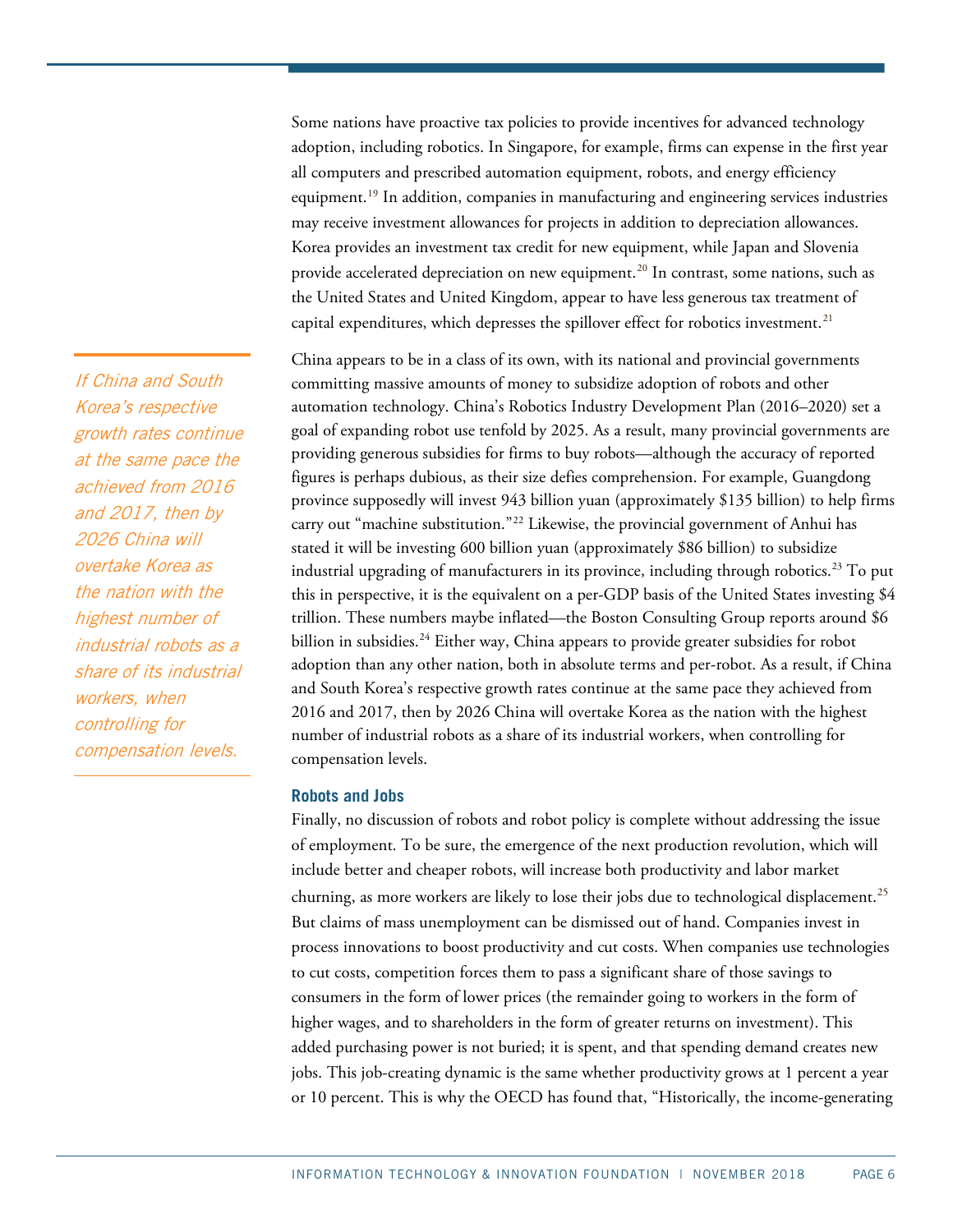effects of new technologies have proved more powerful than the labor-displacing effects: technological progress has been accompanied not only by higher output and productivity, but also by higher overall employment."[26](#page-7-25) Likewise, in its 2004 *World Employment Report,* the International Labor Organization (ILO) found strong support for simultaneous growth in productivity and employment in the medium term.<sup>[27](#page-7-26)</sup> In a paper for that ILO report, Van Ark, Frankema, and Duteweerd also found strong support for simultaneous growth in per-capita income, productivity, and employment in the medium term.<sup>[28](#page-7-27)</sup> There is simply no reason to believe this "law of economics" will somehow be repealed going forward, by robots or any other new technology.

Moreover, there is clear evidence that there is a positive correlation between robot density and manufacturing output.<sup>[29](#page-7-28)</sup> In other words, more robots help economies' manufacturing sectors gain global market share. Because of this gain in output, the correlation between robot use and manufacturing as a share of employment is negative, but only slightly.<sup>[30](#page-7-29)</sup> Conversely, it is actually countries such as Canada, the United States, and the United Kingdom—those with low rates of manufacturing adoption and automation—that have seen the highest rates of manufacturing job loss over the past two decades.<sup>[31](#page-7-30)</sup> Companies that fail to invest in the newest and most efficient production systems lose their competitiveness and risk going out of business. Entire industries can go into blight, and everyone can lose their jobs. Companies that leverage the latest automated production systems may displace some workers, but if they grow and remain competitive, they can often create new opportunities for those displaced workers in other sectors of the business.

In conclusion, if nations want to boost their productivity and competitiveness, one of the most important things they can do is implement policies that spur faster, deeper, and wider adoption of robots—not just in manufacturing, but, as robots get better, in many sectors of the economy.

If nations want to grow their productivity and competitiveness, one of the most important things they can do is adopt policies that spur faster, deeper, and wider adoption of robots.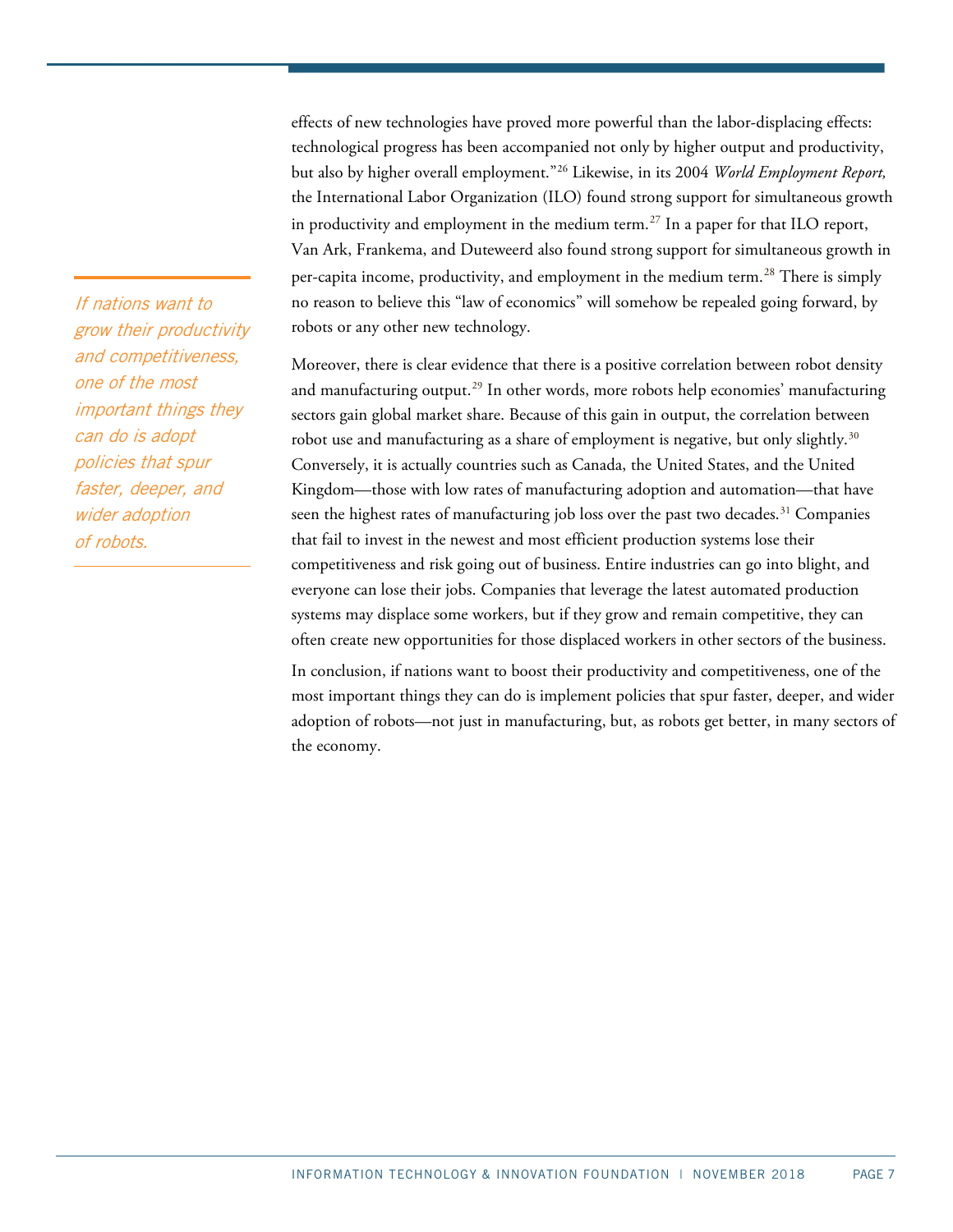## **ENDNOTES**

- <span id="page-7-17"></span><span id="page-7-0"></span>1. Stanley Fischer, "Speech before the National Association of Business Economics, 2016 Annual Conference," Washington, D.C., March 7, 2016, [http://www.federalreserve.gov/newsevents/speech/fischer20160307a.htm.](http://www.federalreserve.gov/newsevents/speech/fischer20160307a.htm)
- <span id="page-7-19"></span><span id="page-7-18"></span><span id="page-7-1"></span>2. The Conference Board, The Conference Board Total Economy Database, accessed March 9, 2016, [https://www.conference-board.org/retrievefile.cfm?filename=The-Conference-Board-2015-Productivity-](https://www.conference-board.org/retrievefile.cfm?filename=The-Conference-Board-2015-Productivity-Brief-Summary-Tables-1999-2015.pdf&type=subsite)[Brief-Summary-Tables-1999-2015.pdf&type=subsite.](https://www.conference-board.org/retrievefile.cfm?filename=The-Conference-Board-2015-Productivity-Brief-Summary-Tables-1999-2015.pdf&type=subsite)
- <span id="page-7-20"></span><span id="page-7-2"></span>3. For example, see Graetz, Georg, and Guy Michaels. 2015. Robots at Work. Centre for Economic Performance.
- <span id="page-7-3"></span>4. Centre for Economics and Business Research. 2017. The impact of automation. CEBR.
- <span id="page-7-21"></span><span id="page-7-4"></span>5. This is a key focus of robotics research in Japan; Thisanka Siripaka, "Japan's Robot Revolution in Senior Care," The Diplomat, June 1, 2018, [https://thediplomat.com/2018/06/japans-robot-revolution-in](https://thediplomat.com/2018/06/japans-robot-revolution-in-senior-care)[senior-care.](https://thediplomat.com/2018/06/japans-robot-revolution-in-senior-care)
- <span id="page-7-23"></span><span id="page-7-22"></span><span id="page-7-5"></span>6. International Federation of Robotics, "Robot Density Rises Globally," news release, February 7, 2018, [https://ifr.org/ifr-press-releases/news/robot-density-rises-globally.](https://ifr.org/ifr-press-releases/news/robot-density-rises-globally)
- <span id="page-7-6"></span>7. Ibid.
- <span id="page-7-24"></span><span id="page-7-7"></span>8. This was from both the International Labor Organization and the Conference board; "Labour Costs," International Labor Organization, accessed October 23, 2018, [https://www.ilo.org/ilostat/faces/oracle/webcenter/portalapp/pagehierarchy/Page3.jspx?MBI\\_ID=443&\\_](https://www.ilo.org/ilostat/faces/oracle/webcenter/portalapp/pagehierarchy/Page3.jspx?MBI_ID=443&_afrLoop=2316899372413622&_afrWindowMode=0&_afrWindowId=ovyeuluap_1#!%40%40%3F_afrWindowId%3Dovyeuluap_1%26_afrLoop%3D2316899372413622%26MBI_ID%3D443%26_afrWindowMode%3D0%26_adf.ctrl-state%3Dovyeuluap_57) [afrLoop=2316899372413622&\\_afrWindowMode=0&\\_afrWindowId=ovyeuluap\\_1#!%40%40%3F\\_afr](https://www.ilo.org/ilostat/faces/oracle/webcenter/portalapp/pagehierarchy/Page3.jspx?MBI_ID=443&_afrLoop=2316899372413622&_afrWindowMode=0&_afrWindowId=ovyeuluap_1#!%40%40%3F_afrWindowId%3Dovyeuluap_1%26_afrLoop%3D2316899372413622%26MBI_ID%3D443%26_afrWindowMode%3D0%26_adf.ctrl-state%3Dovyeuluap_57) [WindowId%3Dovyeuluap\\_1%26\\_afrLoop%3D2316899372413622%26MBI\\_ID%3D443%26\\_afrWi](https://www.ilo.org/ilostat/faces/oracle/webcenter/portalapp/pagehierarchy/Page3.jspx?MBI_ID=443&_afrLoop=2316899372413622&_afrWindowMode=0&_afrWindowId=ovyeuluap_1#!%40%40%3F_afrWindowId%3Dovyeuluap_1%26_afrLoop%3D2316899372413622%26MBI_ID%3D443%26_afrWindowMode%3D0%26_adf.ctrl-state%3Dovyeuluap_57) [ndowMode%3D0%26\\_adf.ctrl-state%3Dovyeuluap\\_57.](https://www.ilo.org/ilostat/faces/oracle/webcenter/portalapp/pagehierarchy/Page3.jspx?MBI_ID=443&_afrLoop=2316899372413622&_afrWindowMode=0&_afrWindowId=ovyeuluap_1#!%40%40%3F_afrWindowId%3Dovyeuluap_1%26_afrLoop%3D2316899372413622%26MBI_ID%3D443%26_afrWindowMode%3D0%26_adf.ctrl-state%3Dovyeuluap_57); "International Comparisons of Hourly Compensation Costs in Manufacturing, 2016-Summary Tables," The Conference Board, accessed October 23, 2018, [https://www.conference-board.org/ilcprogram/index.cfm?id=38269#Table2.](https://www.conference-board.org/ilcprogram/index.cfm?id=38269#Table2)
- <span id="page-7-26"></span><span id="page-7-25"></span><span id="page-7-8"></span>9. "How Much Do Industrial Robots Cost?" RobotWorx, accessed October 23, 2018, [https://www.robots.com/faq/how-much-do-industrial-robots-cost.](https://www.robots.com/faq/how-much-do-industrial-robots-cost)
- <span id="page-7-27"></span><span id="page-7-9"></span>10. The Boston Consulting Group, "The shifting Economics of Global Manufacturing," February 2015, Retrieved fro[m https://www.slideshare.net/TheBostonConsultingGroup/robotics-in-manufacturing.](https://www.slideshare.net/TheBostonConsultingGroup/robotics-in-manufacturing)
- <span id="page-7-28"></span><span id="page-7-11"></span><span id="page-7-10"></span>11. ITIF calculations, based on the methodology described herein.
- 12. Rob Atkinson et al., "Worse than the Great Depression: What the Experts Are Missing About American Manufacturing Decline" (Information Technology and Innovation Foundation, March 2012), [https://itif.org/publications/2012/03/19/worse-great-depression-what-experts-are-missing-about](https://itif.org/publications/2012/03/19/worse-great-depression-what-experts-are-missing-about-american-manufacturing)[american-manufacturing.](https://itif.org/publications/2012/03/19/worse-great-depression-what-experts-are-missing-about-american-manufacturing)
- <span id="page-7-30"></span><span id="page-7-29"></span><span id="page-7-12"></span>13. "The Realization of Co-Robots acting in Direct Support of Individuals and Groups," National Science Foundation, https://www.nsf.gov/pubs/2016/nsf16517/nsf16517.htm.
- <span id="page-7-13"></span>14. "International Organization of Motor Vehicle Manufacturers," OICA, accessed October 23, 2018, [http://www.oica.net/category/economic-contributions/auto-jobs.](http://www.oica.net/category/economic-contributions/auto-jobs)
- <span id="page-7-14"></span>15. Daron Acemoglu, Pascual Restrepo, "Demographics and Automation" (working paper, Department of Economics, Boston University, Massachusetts, 2018), [https://economics.mit.edu/files/15056.](https://economics.mit.edu/files/15056)
- <span id="page-7-15"></span>16. The Headquarters for Japan's Economic Revitalization, New Robot Strategy: Japan's Robot Strategy-Vision, Strategy, Action Plan (Tokyo, October 2015), [https://www.kantei.go.jp/jp/singi/keizaisaisei/pdf/robot\\_honbun\\_150210EN.pdf;](https://www.kantei.go.jp/jp/singi/keizaisaisei/pdf/robot_honbun_150210EN.pdf) Kim Sang-mo, "Policy Directions for S. Korea's Robot Industry," Business Korea, August 17, 2018, [http://www.businesskorea.co.kr/news/articleView.html?idxno=24394.](http://www.businesskorea.co.kr/news/articleView.html?idxno=24394)
- <span id="page-7-16"></span>17. Stephen Ezell, "International Benchmarking of Countries' Policies and Programs Supporting SME Manufacturers" (Information Technology and Innovation Foundations, September 2011),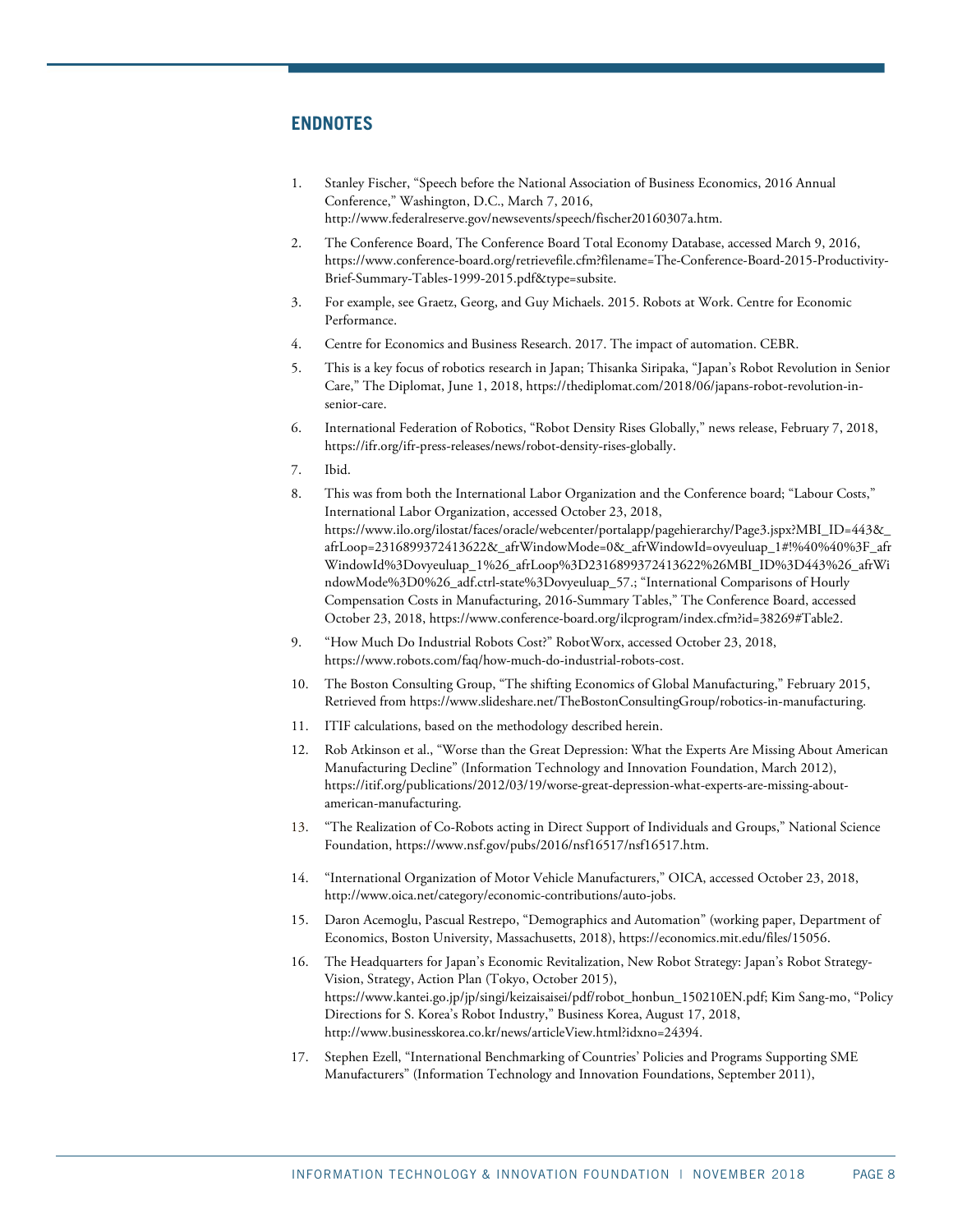[https://itif.org/publications/2011/09/14/international-benchmarking-countries%E2%80%99-policies](https://itif.org/publications/2011/09/14/international-benchmarking-countries%E2%80%99-policies-and-programs-supporting-sme)[and-programs-supporting-sme.](https://itif.org/publications/2011/09/14/international-benchmarking-countries%E2%80%99-policies-and-programs-supporting-sme)

- 18. The Headquarters for Japan's Economic Revitalization, New Robot Strategy, October 2, 2015, http://www.meti.go.jp/english/press/2015/pdf/0123\_01b.pdf.
- 19. "Taxation and Investment Guides and Country Highlights," Deloitte, accessed October 3, 2011, [https://dits.deloitte.com/#TaxGuides.](https://dits.deloitte.com/#TaxGuides)
- 20. Ibid.
- 21. Benedict Dellot and Fabian Wallace-Stephens, "What's Stopping UK Businesses From Adopting AI & Robotics?" Medium, September 18, 2017[, https://medium.com/@thersa/whats-holding-back-uk](https://medium.com/@thersa/whats-holding-back-uk-businesses-from-adopting-ai-robotics-e471b68c24fd)[businesses-from-adopting-ai-robotics-e471b68c24fd.](https://medium.com/@thersa/whats-holding-back-uk-businesses-from-adopting-ai-robotics-e471b68c24fd)
- 22. "China's Guangdong province invests billions in robot factories," March 27, 2015 [http://www.globaltimes.cn/content/914262.shtml.](http://www.globaltimes.cn/content/914262.shtml)
- 23. People's Government of Anhui Province, "Policies and Measures—2016 Anhui Investment and Trade Expo," October 26, 2016[, http://english.ah.gov.cn/content/detail/581009cc8513f3e1bf1991df.html.](http://english.ah.gov.cn/content/detail/581009cc8513f3e1bf1991df.html)
- 24. Justin Rose, et. al, "Advancing Robotics to Boost US Manufacturing Competitiveness," Boston Consulting Group, October 25, 2018, [https://www.bcg.com/en-us/publications/2018/advancing](https://www.bcg.com/en-us/publications/2018/advancing-robotics-boost-us-manufacturing-competitiveness.aspx)[robotics-boost-us-manufacturing-competitiveness.aspx.](https://www.bcg.com/en-us/publications/2018/advancing-robotics-boost-us-manufacturing-competitiveness.aspx)
- 25. Robert Atkinson, "False Alarmism: Technological Disruption and the U.S. Labor Market, 1850–2015" (Information Technology and Innovation Foundation, May 2017), [https://itif.org/publications/2017/05/08/false-alarmism-technological-disruption-and-us-labor-market-](https://itif.org/publications/2017/05/08/false-alarmism-technological-disruption-and-us-labor-market-1850-2015)[1850-2015.](https://itif.org/publications/2017/05/08/false-alarmism-technological-disruption-and-us-labor-market-1850-2015)
- 26. Organisation for Economic Co-operation and Development (OECD), Technology, Productivity and Job Creation: Best Policy Practices (OECD, July 1998)[, http://www.oecd.org/dataoecd/39/28/2759012.pdf.](http://www.oecd.org/dataoecd/39/28/2759012.pdf)
- 27. International Labour Organization, "World Employment Report 2004-05: Employment, Productivity, and Poverty Reduction," ILO, December 2004[, http://www.ilo.org/global/publications/ilo](http://www.ilo.org/global/publications/ilo-bookstore/order-online/books/WCMS_PUBL_9221148130_EN/lang--en/index.htm)[bookstore/order-online/books/WCMS\\_PUBL\\_9221148130\\_EN/lang--en/index.htm.](http://www.ilo.org/global/publications/ilo-bookstore/order-online/books/WCMS_PUBL_9221148130_EN/lang--en/index.htm)
- 28. Bart van Ark, Ewout Frankema, Hedwig Duteweerd, "Productivity and Employment Growth: An Empirical Review of Long and Medium Run Evidence," Groningen Growth and Development Centre, 20004, [https://pdfs.semanticscholar.org/9792/8adb01f5e20c58b62a5fa4cb8ae7af767876.pdf.](https://pdfs.semanticscholar.org/9792/8adb01f5e20c58b62a5fa4cb8ae7af767876.pdf)
- 29. Joerg Mayer, "Robots and Industrialization: What Policies for Inclusive Growth?" (working paper, Group 24 and Friedrich-Ebert-Stiftung, New York, 2018), https://www.g24.org/wpcontent/uploads/2018/08/Mayer\_-\_Robots\_and\_industrialization.pdf.
- 30. Ibid.
- 31. George Graetz and Guy Michaels, "Robots at Work"; Muro and Andes, "Robots Seem to Be Improving Productivity, Not Costing Jobs."